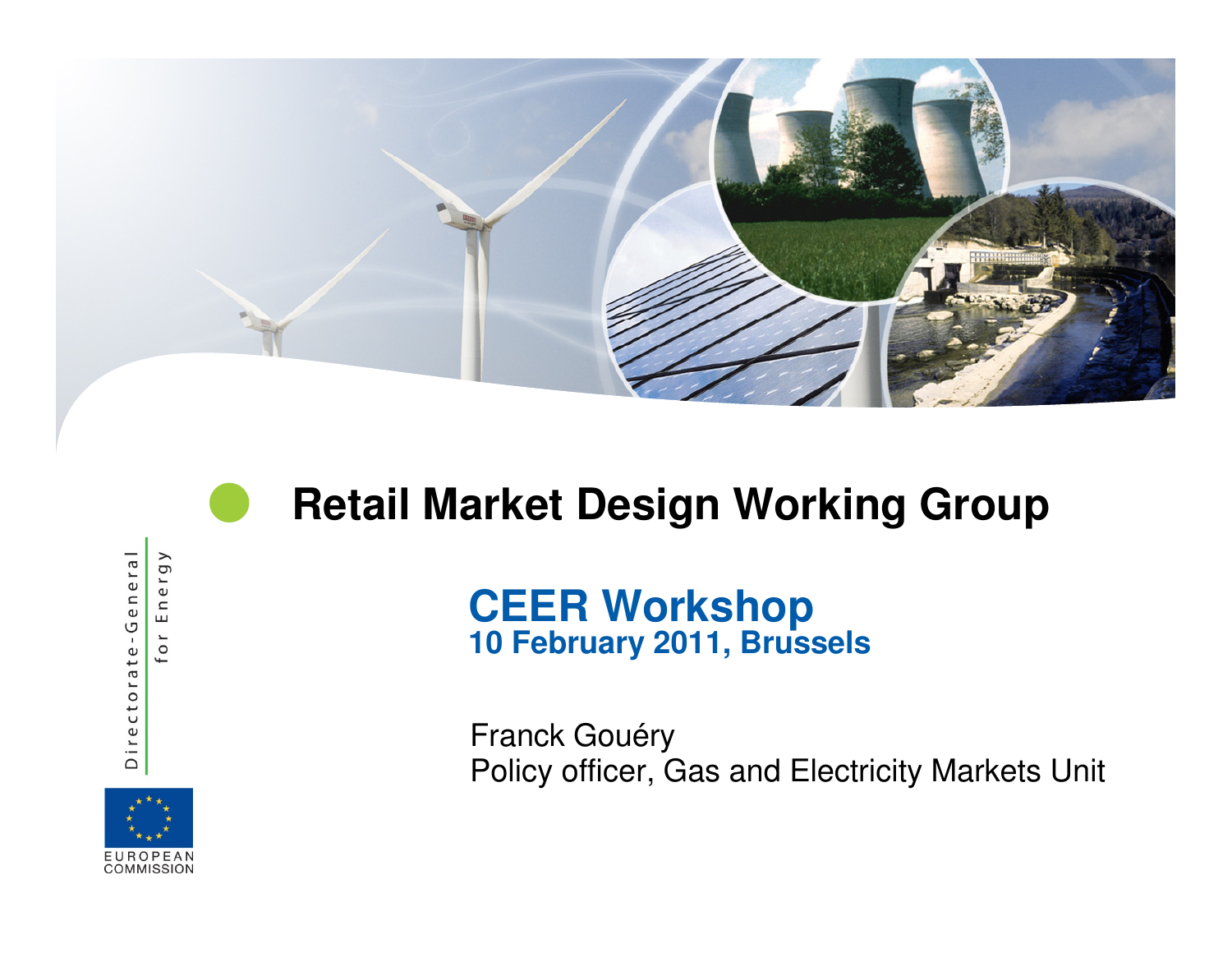#### $\bullet$ Citizen's Energy Forum 2010

**\*** Point 23 : The Forum examined the results of the ◆ Retail Market Design working group and looks forward to its finalisation. The Working Group report identified key elements of the retail market that could serve as guide for further work by the Forum. The Forum invited ERGEG/CEER to work on additional recommendations and guidance to complete this handbook in consultation with all stakeholders.



or Energy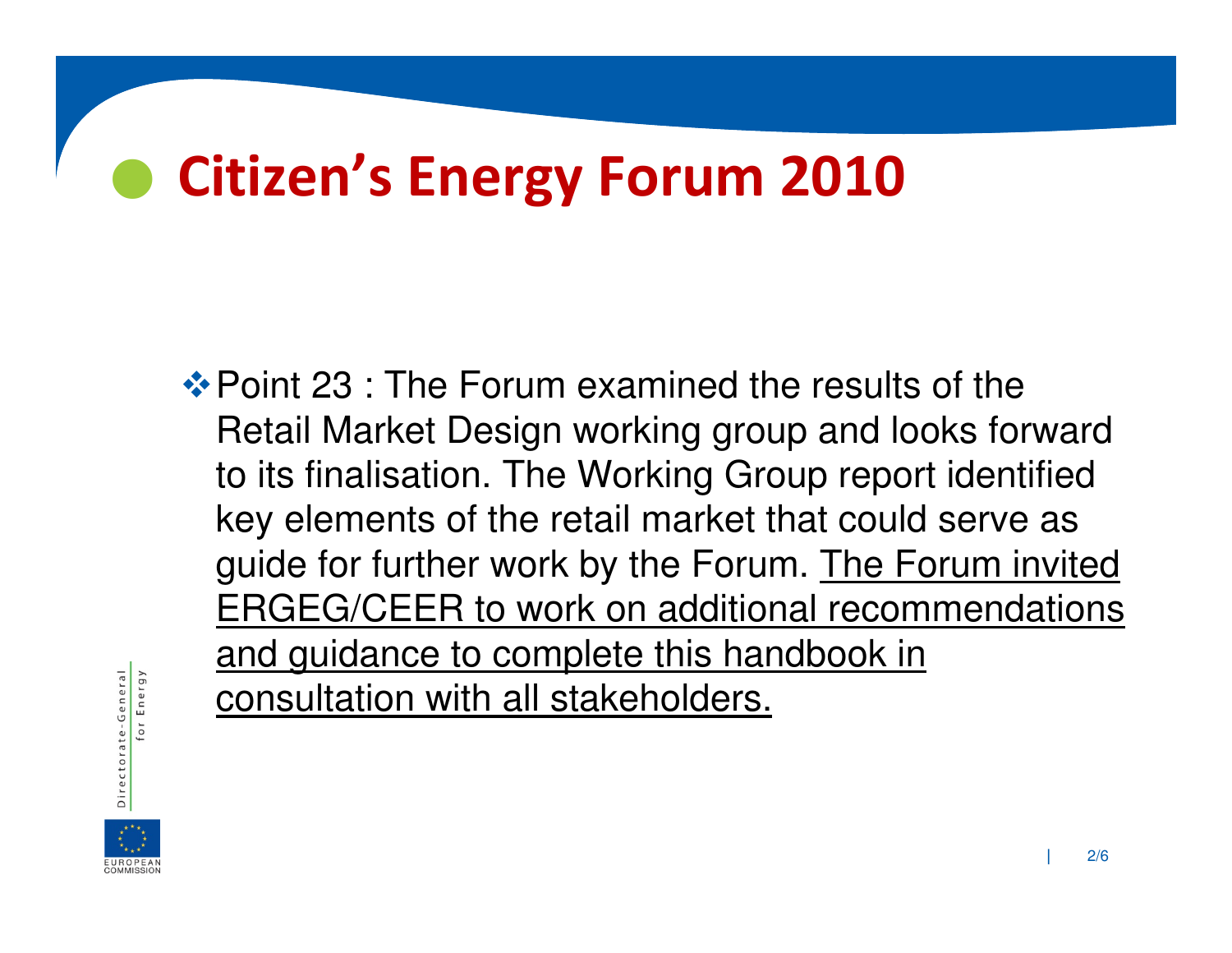### $\bullet$  What is the Retail Market Design Working Group ?

- **Exampled by the 2<sup>nd</sup> Citizen's Energy Forum (London**) 2009) and now revised by ERGEG/CEER
- -Working Group diverse representation (consumers, regulators, industry) with a range of complementaryskills;
- **❖ 4 meetings in 2010 brainstorming and intensive** discussions, focus on best practices (for instance the Nordic Retail Markets integration);
- -Use of existing inputs (ERGEG reports, stakeholder papers);



-General Energy

Dir

❖ "End result" : adoption of the CEER GGP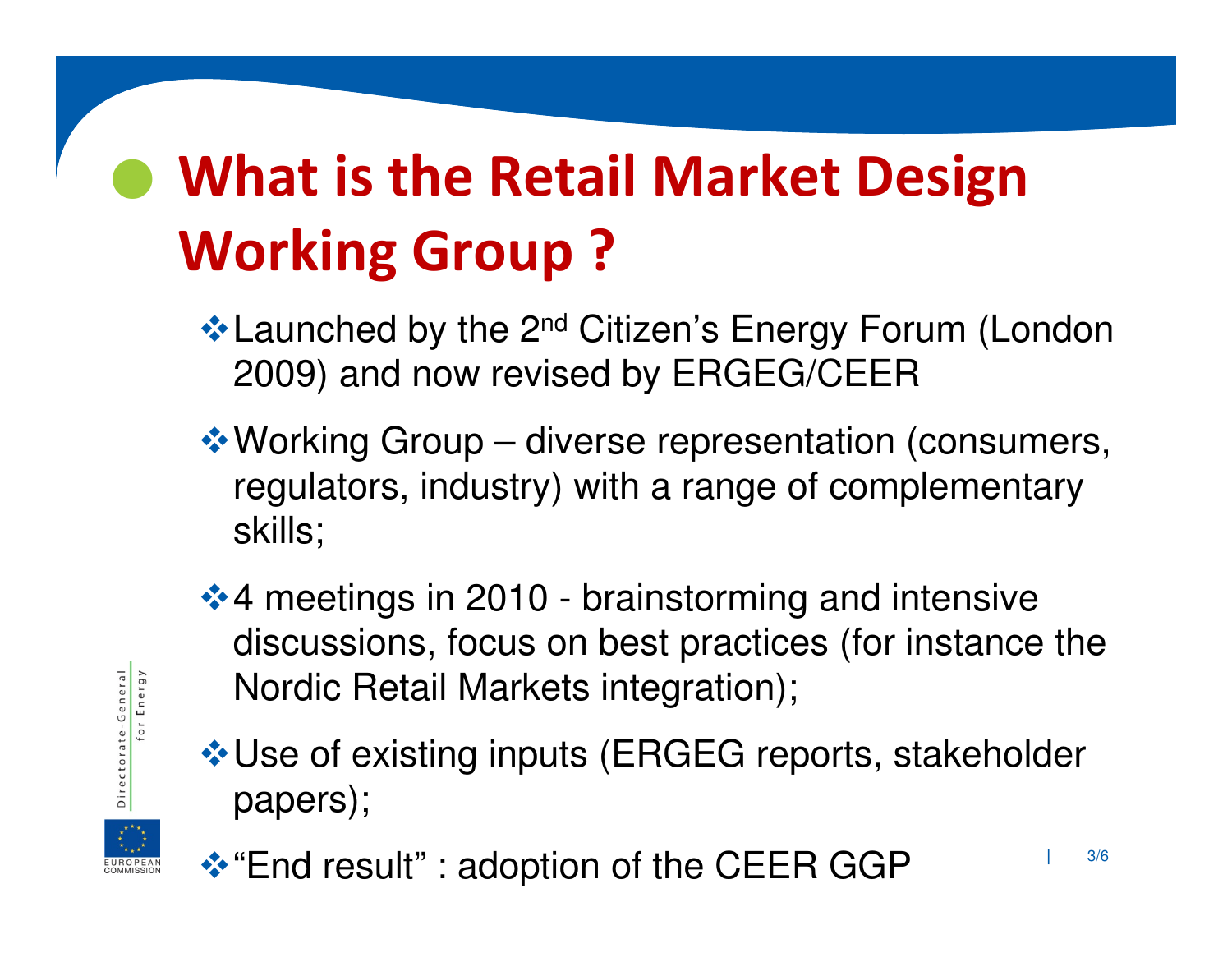## **The preliminary Report – Content**

- $\bullet$ The report gives an overview of relevant retail market issues in terms of interaction of retail market structure and processes.
- $\bullet$  Objective of the report:
	- » To draw MS attention and help guiding their efforts in developing retail markets for the benefit of consumers;
	- <sup>a</sup>'menu' of most relevant retail markets issues for further »consideration by the Forum.
- $\bullet$  Definition of the market design:
	- » "Clearly defined roles and responsibilities of different market actors, the processes between them and the framework for empowering customers"
- Preconditions and obstacles for retail market functioning<br>bigarity wholesale markets<br>by coulated and user prices  $\bullet$ 
	- »Liquid wholesale markets
	- $\gg$ Artificialy low regulated end-user prices
	- $\bullet$  Basis for the work to come as requested by the Citizen's Energy Forum



Directorate-General

Energy

 $\bullet$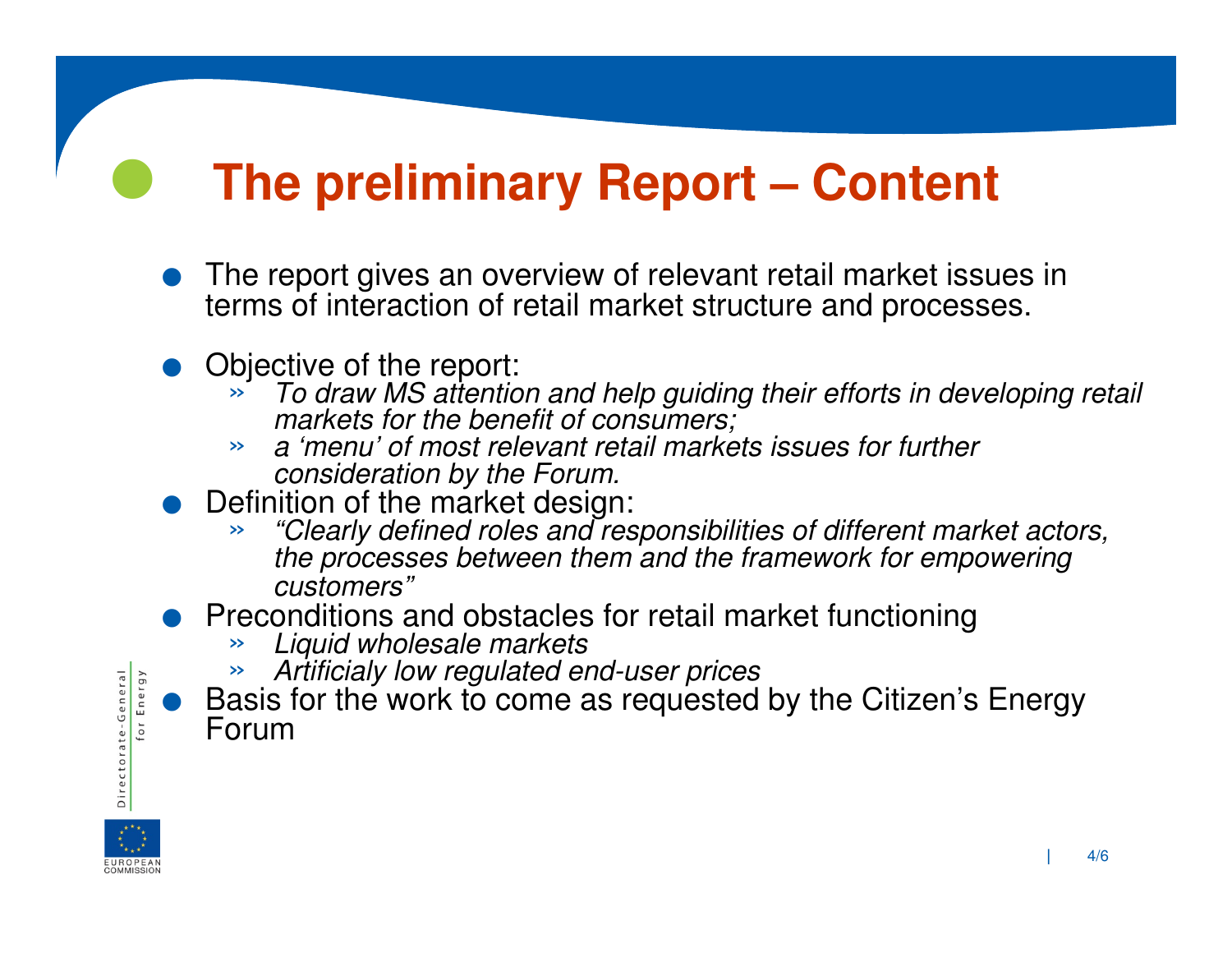# Third Energy Package

- - The new provisions of the Third Energy Package (entry into force the 3rd of March 2011) on retail markets oblige MS to define the roles and responsibilities of market actors with respect to:
	- $$ contractual arrangements,
	- $-1$ commitment to customers,
	- $-1$ data exchange and settlement rules,
	- $$ data ownership
	- $$ metering responsibility



 $\bullet$ 

 Those rules shall be designed with the aim to facilitate customers' and suppliers' access to networks and are subject to Regulators' review.

 $-1$